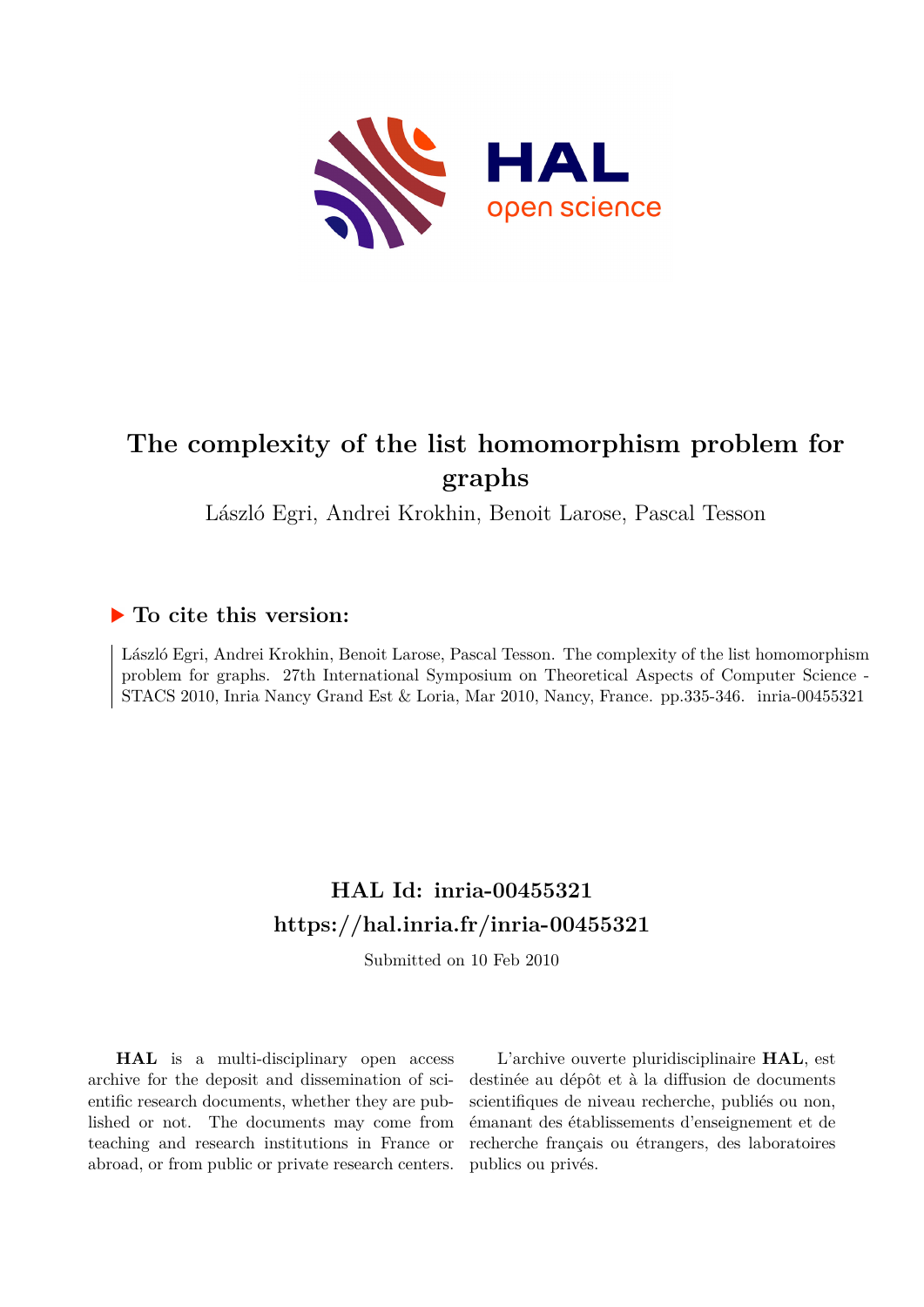### THE COMPLEXITY OF THE LIST HOMOMORPHISM PROBLEM FOR GRAPHS

LÁSZLÓ EGRI $^1$  AND ANDREI KROKHIN<sup>2</sup> AND BENOIT LAROSE<sup>3</sup> AND PASCAL TESSON<sup>4</sup>

- <sup>2</sup> School of Engineering and Computing Sciences, Durham University, Durham, UK *E-mail address*: andrei.krokhin@durham.ac.uk
- <sup>3</sup> Department of Mathematics and Statistics, Concordia University, Montréal, Canada *E-mail address*: larose@mathstat.concordia.ca
- <sup>4</sup> Department of Computer Science, Laval University, Quebec City, Canada *E-mail address*: pascal.tesson@ift.ulaval.ca

Abstract. We completely classify the computational complexity of the list H-colouring problem for graphs (with possible loops) in combinatorial and algebraic terms: for every graph H the problem is either NP-complete, NL-complete, L-complete or is first-order definable; descriptive complexity equivalents are given as well via Datalog and its fragments. Our algebraic characterisations match important conjectures in the study of constraint satisfaction problems.

### 1. Introduction

*Homomorphisms of graphs*, i.e. edge-preserving mappings, generalise graph colourings, and can model a wide variety of combinatorial problems dealing with mappings and assignments [17]. Because of the richness of the homomorphism framework, many computational aspects of graph homomorphisms have recently become the focus of much attention. In the *list* **H**-colouring problem (for a fixed graph **H**), one is given a graph **G** and a list  $L_v$ of vertices of  $H$  for each vertex  $v$  in  $G$ , and the goal is to determine whether there is a homomorphism h from G to H such that  $h(v) \in L_v$  for all v. The complexity of such problems has been studied by combinatorial methods, e.g., in [13, 14]. In this paper, we study the complexity of the list homomorphism problem for graphs in the wider context of classifying the complexity of constraint satisfaction problems (CSP), see [3, 15, 18]. It is well known that the CSP can be viewed as the problem of deciding whether there exists a homomorphism from a relational structure to another, thus naturally extending the graph homomorphism problem.

 c L. Egri, A. Krokhin, B. Larose, and P. Tesson **Creative Commons Attribution-NoDerivs License** 

<sup>&</sup>lt;sup>1</sup> School of Computer Science, McGill University, Montréal, Canada *E-mail address*: laszlo.egri@mail.mcgill.ca

*Key words and phrases:* graph homomorphism, constraint satisfaction problem, complexity, universal algebra, Datalog.

STIPIPOSIOPI<br>ON THEORETICAL<br>ASPECTS<br>OF COMPUTER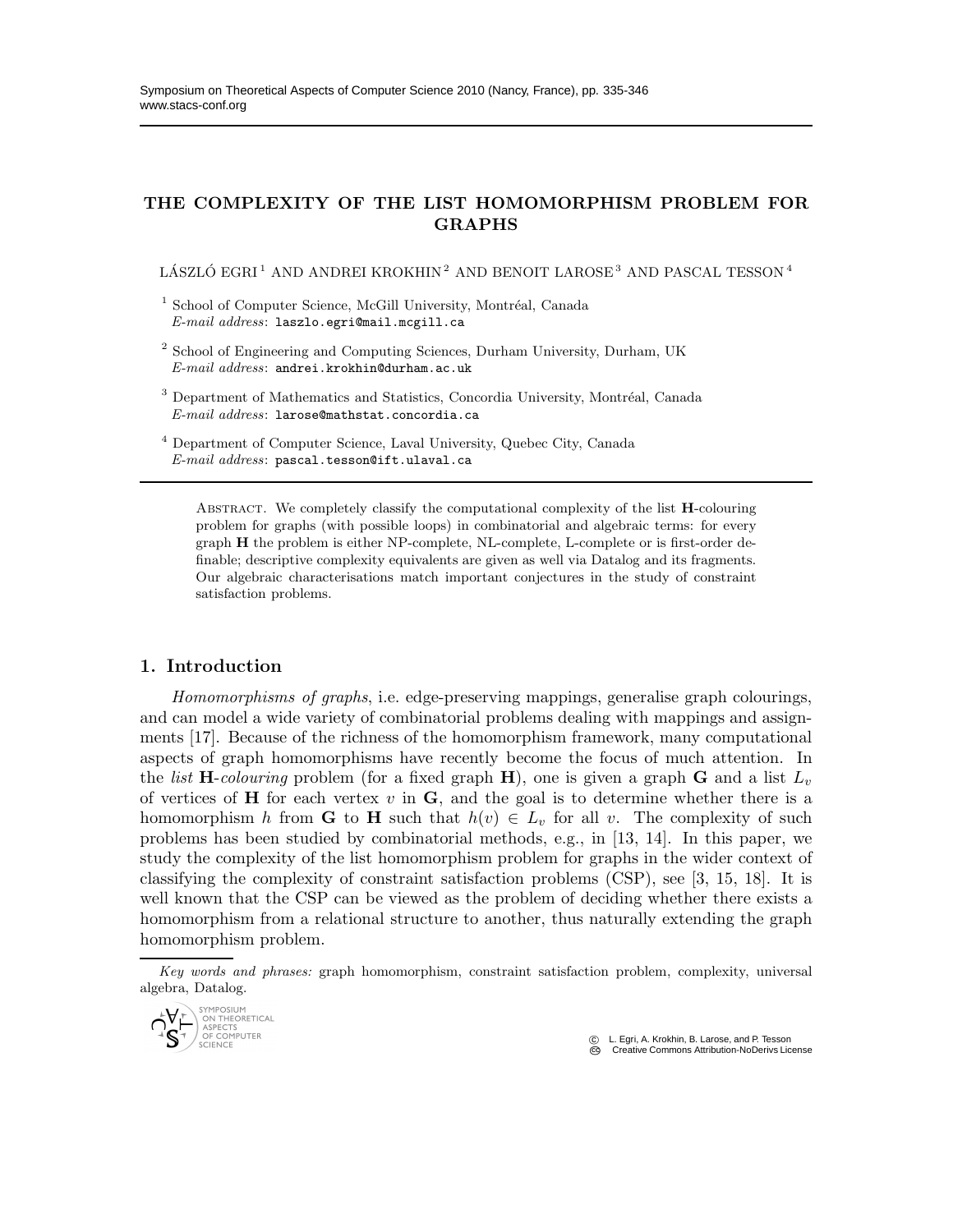One line of CSP research studies the non-uniform CSP, in which the target (or template) structure  $T$  is fixed and the question is whether there exists a homomorphism from an input structure to T. Over the last years, much work has been done on classifying the complexity of this problem, denoted  $Hom(T)$  or  $CSP(T)$ , with respect to the fixed target structure, see surveys [6, 7, 8, 18]. Classification here is understood with respect to both computational complexity (i.e. membership in a given complexity class such as P, NL, or L, modulo standard assumptions) and descriptive complexity (i.e. definability of the class of all positive, or all negative, instances in a given logic).

The best-known classification results in this direction concern the distinction between polynomial-time solvable and NP-complete CSPs. For example, a classical result of Hell and Nešetřil (see [17, 18]) shows that, for a graph  $H$ , Hom( $H$ ) (aka H-colouring) is tractable if H is bipartite or admits a loop, and is NP-complete otherwise, while Schaefer's dichotomy [24] proves that any Boolean CSP is either in P or NP-complete. Recent work [1] established a more precise classification in the Boolean case: if **T** is a structure on  $\{0,1\}$  then CSP(**T**) is either NP-complete, P-complete, NL-complete,  $\oplus$ L-complete, L-complete or in AC<sup>0</sup>.

Much of the work concerning the descriptive complexity of CSPs is centred around the database-inspired logic programming language Datalog and its fragments (see [6, 9, 12, 15, 20]). Feder and Vardi initially showed [15] that a number of important tractable cases of CSP(T) correspond to structures for which  $\neg CSP(T)$  (the complement of CSP(T)) is definable in Datalog. Similar ties were uncovered more recently between the two fragments of Datalog known as linear and symmetric Datalog and structures  $T$  for which  $CSP(T)$ belongs to NL and L, respectively [9, 12].

Algebra, logic and combinatorics provide three angles of attack which have fueled progress in this classification effort [6, 7, 8, 17, 18, 20]. The algebraic approach (see [7, 8]) links the complexity of  $CSP(T)$  to the set of functions that preserve the relations in  $T$ . In this framework, one associates to each  $T$  an algebra  $A_T$  and exploits the fact that the properties of  $\mathbb{A}_{\mathbf{T}}$  completely determine the complexity of CSP( $\mathbf{T}$ ). This angle of attack was crucial in establishing key results in the field (see, for example, [2, 5, 7]).

Tame Congruence Theory, a deep universal-algebraic framework first developed by Hobby and McKenzie in the mid 80's [19], classifies the local behaviour of finite algebras into five *types* (unary, affine, Boolean, lattice and semilattice.) It was recently shown (see [6, 7, 22]) that there is a strong connection between the computational and descriptive complexity of  $CSP(T)$  and the set of types that appear in  $A_T$  and its subalgebras. There are strong conditions involving types which are sufficient for NL-hardness, P-hardness and NPhardness of  $CSP(T)$  as well as for inexpressibility of  $\neg CSP(T)$  in Datalog, linear Datalog and symmetric Datalog. These sufficient conditions are also suspected (and in some cases proved) to be necessary, under natural complexity-theoretic assumptions. For example, (a) the presence of unary type is known to imply NP-completeness, while its absence is conjectured to imply tractability (see [7]); (b) the absence of unary and affine types was recently proved to be equivalent to definability in Datalog [2]; (c) the absence of unary, affine, and semilattice types is proved necessary, and suspected to be sufficient, for membership in NL and definability in linear Datalog [22]; (d) the absence of all types but Boolean is proved necessary, and suspected to be sufficient, for membership in L and definability in symmetric Datalog [22]. The strength of evidence varies from case to case and, in particular, the conjectured algebraic conditions concerning CSPs in NL and L (and, as mentioned above, linear and symmetric Datalog) still rest on relatively limited evidence [6, 9, 11, 10, 22].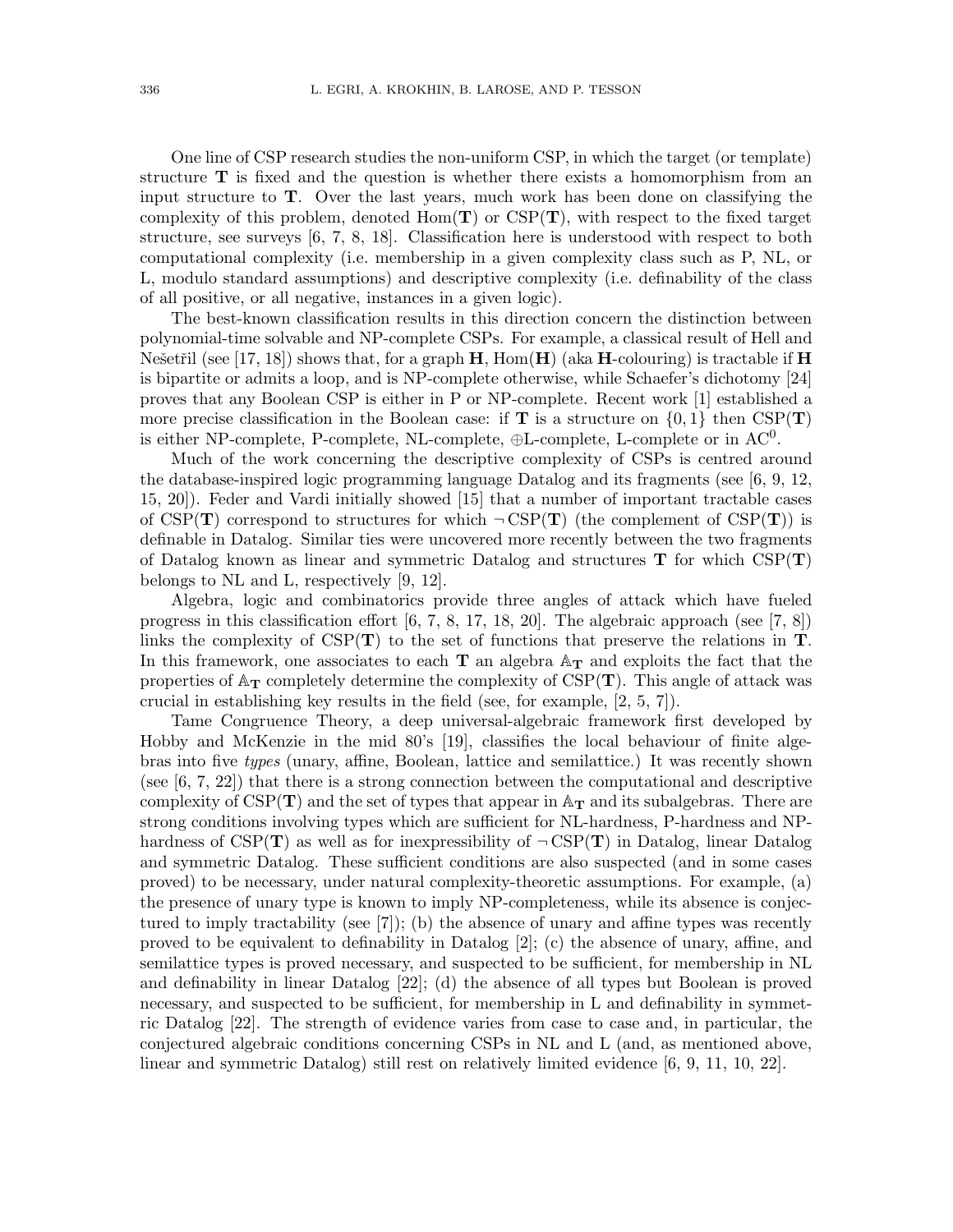The aim of the present paper is to show that these algebraic conditions are indeed sufficient and necessary in the special case of list  $H$ -colouring for undirected graphs (with possible loops), and to characterise, in this special case, the dividing lines in graph-theoretic terms (both via forbidden subgraphs and through an inductive definition). One can view the list H-colouring problem as a CSP where the template is the structure  $H^L$  consisting of the binary (edge) relation of  $\bf{H}$  and all unary relations on  $H$  (i.e. every subset of  $H$ ). Tractable list homomorphism problems for general structures were characterised in [5] in algebraic terms. The tractable cases for graphs were described in [14] in both combinatorial and (more specific) algebraic terms; the latter implies, when combined with a recent result [10], that in these cases  $\neg \text{CSP}(\mathbf{H}^L)$  definable in linear Datalog and therefore  $\text{CSP}(\mathbf{H}^L)$  is in fact in NL. We complete the picture by refining this classification and showing that  $CSP(\mathbf{H}^L)$ is either NP-complete, or NL-complete, or L-complete or in AC 0 (and in fact first-order definable). We also remark that the problem of recognising into which case the problem  $CSP(\mathbf{H}^L)$  falls can be solved in polynomial time.

As we mentioned above, the distinction between NP-complete cases and those in NL follows from earlier work [14], and the situation is similar with distinction between L-hard cases and those leading to membership in  $AC^0$  [21, 22]. Therefore, the main body of technical work in the paper concerns the distinction between NL-hardness and membership in L. We give two equivalent characterisations of the class of graphs  $\bf{H}$  such that CSP( $\bf{H}^L$ ) is in L. One characterisation is via forbidden subgraphs (for example, the reflexive graphs in this class are exactly the  $(P_4, C_4)$ -free graphs, while the irreflexive ones are exactly the bipartite  $(P_6, C_6)$ -free graphs), while the other is via an inductive definition. The first characterisation is used to show that graphs outside of this class give rise to NL-hard problems; we do this by providing constructions witnessing the presence of a non-Boolean type in the algebras associated with the graphs. The second characterisation is used to prove positive results. We first provide operations in the associated algebra which satisfy certain identities; this allows us to show that the necessary condition on types is also sufficient in our case. We also use the inductive definition to demonstrate that the class of negative instances of the corresponding CSP is definable in symmetric Datalog, which implies membership of the CSP in L.

#### 2. Preliminaries

#### 2.1. Graphs and relational structures

In the following we denote the underlying universe of a structure  $S, T, ...$  by its roman equivalent  $S, T$ , etc. A signature is a (finite) set of relation symbols with associated arities. Let **T** be a structure of signature  $\tau$ ; for each relation symbol  $R \in \tau$  we denote the corresponding relation of T by R(T). Let S be a structure of the same signature. A *homomorphism* from S to T is a map f from S to T such that  $f(R(S)) \subseteq R(T)$  for each  $R \in \tau$ . In this case we write  $f : S \to T$ . A structure T is called a *core* if every homomorphism from **T** to itself is a permutation on T. We denote by  $CSP(T)$  the class of all  $\tau$ -structures **S** that admit a homomorphism to **T**, and by  $\neg$  CSP(**T**) the complement of this class.

The *direct* n-th power of a  $\tau$ -structure **T**, denoted  $\mathbf{T}^n$ , is defined to have universe  $T^n$ and, for any (say m-ary)  $R \in \tau$ ,  $(\mathbf{a}_1, \ldots, \mathbf{a}_m) \in R(\mathbf{T}^n)$  if and only if  $(\mathbf{a}_1[i], \ldots, \mathbf{a}_m[i]) \in R(\mathbf{T})$ for each  $1 \leq i \leq n$ . For a subset  $I \subseteq T$ , the *substructure induced by* I on **T** is the structure **I** with universe I and such that  $R(\mathbf{I}) = R(\mathbf{T}) \cap I^m$  for every  $m$ -ary  $R \in \tau$ .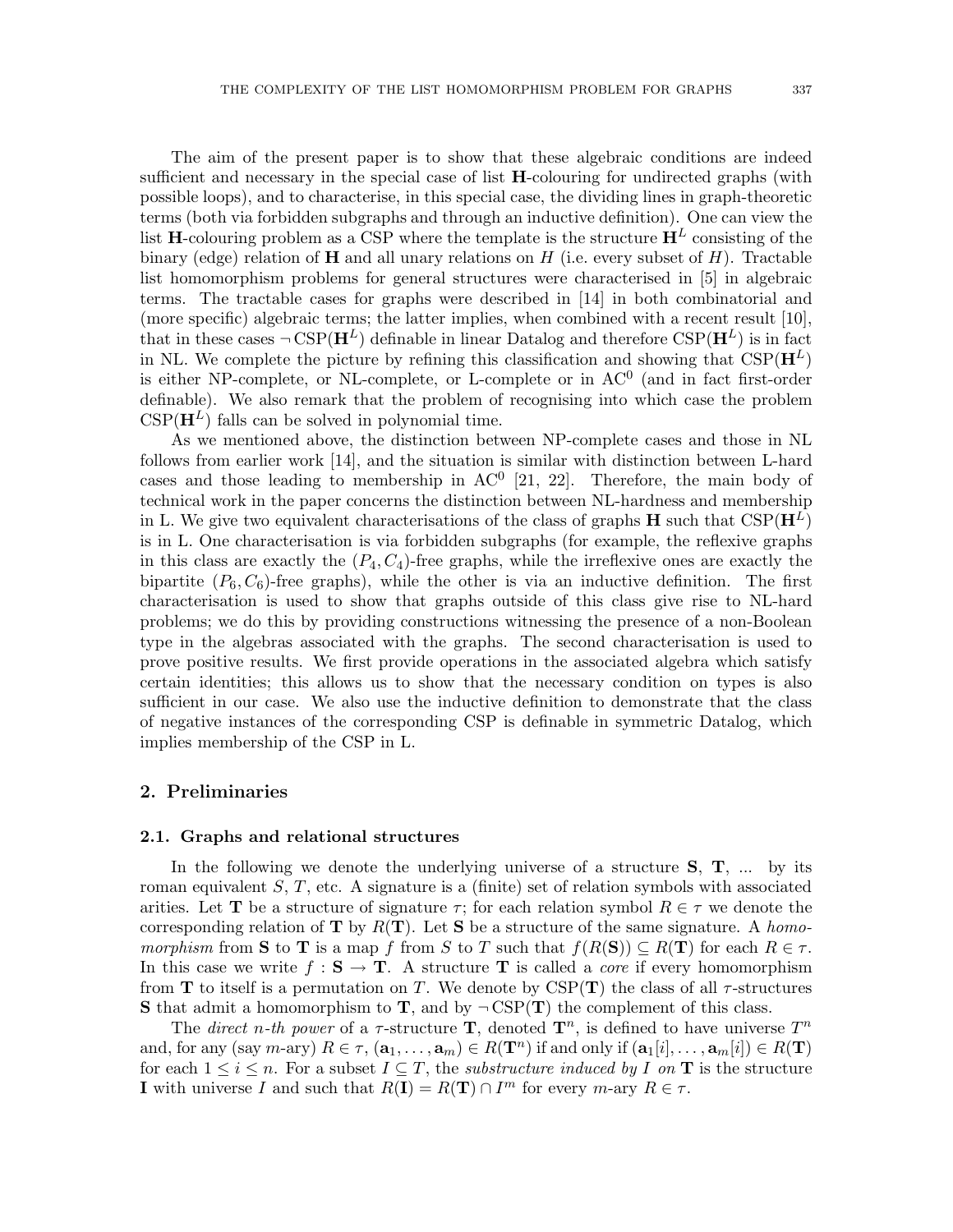For the purposes of this paper, a *graph* is a relational structure  $\mathbf{H} = \langle H; \theta \rangle$  where  $\theta$ is a symmetric binary relation on H. The graph **H** is *reflexive* (*irreflexive*) if  $(x, x) \in \theta$  $((x, x) \notin \theta)$  for all  $x \in H$ . Given a graph **H**, let  $S_1, \ldots, S_k$  denote all subsets of H; let  $\mathbf{H}^L$  be the relational structure obtained from **H** by adding all the  $S_i$  as unary relations; more precisely, let  $\tau$  be the signature that consists of one binary relational symbol  $\theta$  and unary symbols  $R_i$ ,  $i = 1, ..., k$ . The  $\tau$ -structure  $\mathbf{H}^L$  has universe H,  $\theta(\mathbf{H}^L)$  is the edge relation of H, and  $R_i(\mathbf{H}^L) = S_i$  for all  $i = 1, ..., k$ . It is easy to see that  $\mathbf{H}^L$  is a core. We call  $CSP(\mathbf{H}^{L})$  the *list homomorphism problem for* **H**. Note that if **G** is an instance of this problem then  $\theta(\mathbf{G})$  can be considered as a digraph, but the directions of the arcs are unimportant because **H** is undirected. Also, if an element  $v \in G$  is in  $R_i(G)$  then this is equivalent to v having  $S_i$  as its list, so **G** can be thought of as a digraph with **H**-lists.

In [14], a dichotomy result was proved, identifying bi-arc graphs as those whose list homomorphism problem is tractable, and others as giving rise to NP-complete problems. Let C be a circle with two specified points p and q. A bi-arc is a pair of arcs  $(N, S)$  such that N contains p but not q and S contains q but not p. A graph H is a *bi-arc graph* if there is a family of bi-arcs  $\{(N_x, S_x) : x \in H\}$  such that, for every  $x, y \in H$ , the following hold: (i) if x and y are adjacent, then neither  $N_x$  intersects  $S_y$  nor  $N_y$  intersects  $S_x$ , and (ii) if x is not adjacent to y then both  $N_x$  intersects  $S_y$  and  $N_y$  intersects  $S_x$ .

#### 2.2. Algebra

An *n*-ary operation on a set A is a map  $f: A^n \to A$ , a *projection* is an operation of the form  $e_n^i(x_1,\ldots,x_n) = x_i$  for some  $1 \leq i \leq n$ . Given an h-ary relation  $\theta$  and an n-ary operation f on the same set A, we say that f *preserves*  $\theta$  or that  $\theta$  is *invariant* under f if the following holds: given any matrix M of size  $h \times n$  whose columns are in  $\theta$ , applying f to the rows of M will produce an h-tuple in  $\theta$ .

A *polymorphism* of a structure  $\bf{T}$  is an operation f that preserves each relation in  $\bf{T}$ ; in this case we also say that  $\bf{T}$  *admits* f. In other words, an *n*-ary polymorphism of  $\bf{T}$  is simply a homomorphism from  $\mathbf{T}^n$  to  $\mathbf{T}$ . With any structure  $\mathbf{T}$ , one associates an algebra  $\mathbb{A}_{\mathbf{T}}$ whose universe is T and whose operations are all polymorphisms of  $\mathbf T$ . Given a graph  $\mathbf H$ , we let  $\mathbb H$  denote the algebra associated with  $\mathbf H^L$ . An operation on a set is called *conservative* if it preserves all subsets of the set (as unary relations). So, the operations of H are the conservative polymorphisms of H. Polymorphisms can provide a convenient language when defining classes of graphs. For example, it was shown in [4] that a graph is a bi-arc graph if and only if it admits a conservative majority operation where a *majority* operation is a ternary operation m satisfying the identities  $m(x, x, y) = m(x, y, x) = m(y, x, x) = x$ .

In order to state some of our results, we will need the notions of a variety and a term operation. Let I be a signature, i.e. a set of operation symbols  $f$  each of a fixed arity (we use the term "signature" for both structures and algebras, this will cause no confusion). An *algebra* of signature I is a pair  $A = \langle A; F \rangle$  where A is a non-empty set (the *universe of* A) and  $F = \{f^{\mathbb{A}} : f \in I\}$  is the set of *basic* operations (for each  $f \in I$ ,  $f^{\mathbb{A}}$  is an operation on A of the corresponding arity). The *term operations* of A are the operations built from the operations in  $F$  and projections by using composition. An algebra all of whose (basic or term) operations are conservative is called a *conservative algebra*. A class of similar algebras (i.e. algebras with the same signature) which is closed under formation of homomorphic images, subalgebras and direct products is called a *variety*. The *variety generated* by an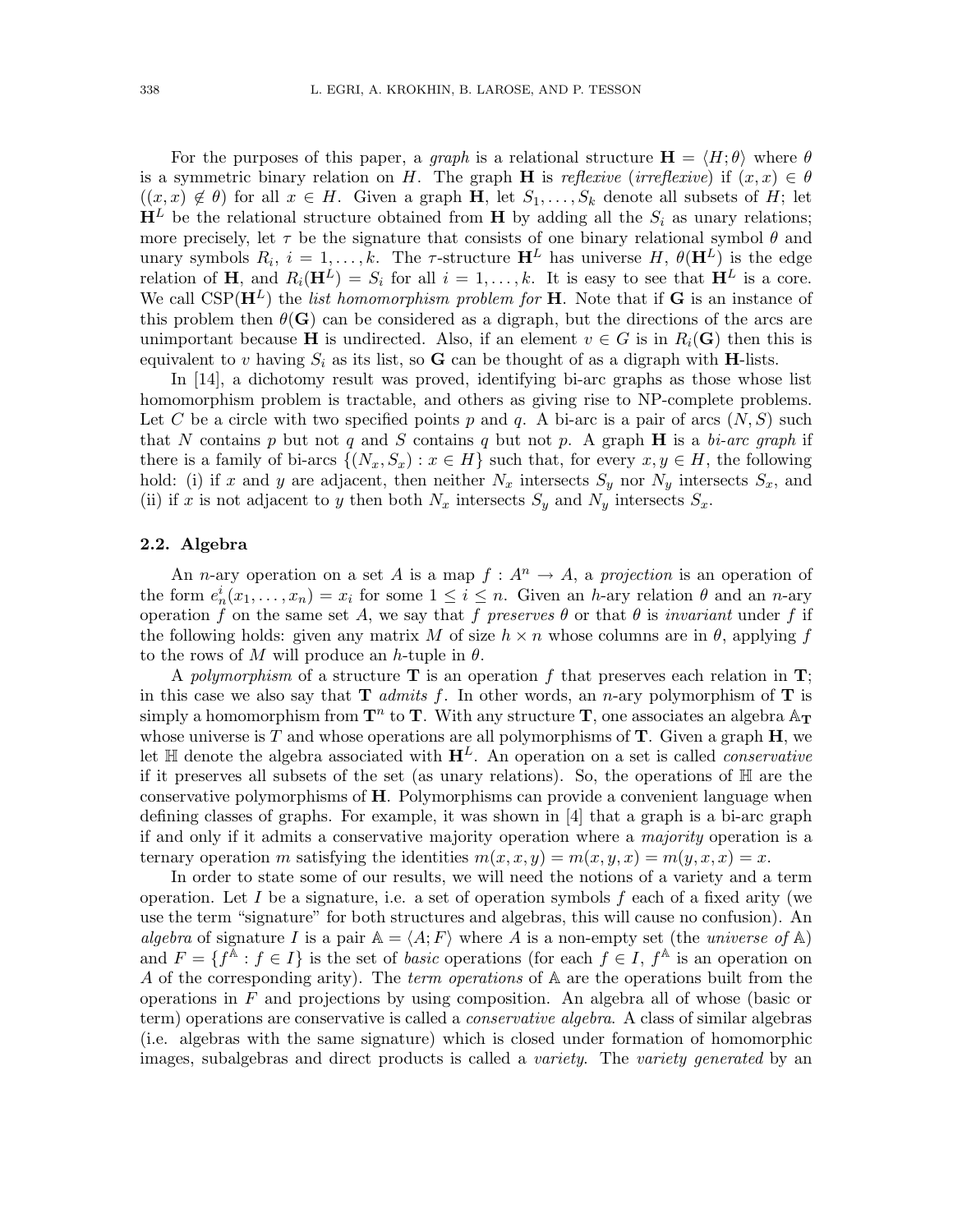algebra  $\mathbb A$  is denoted by  $\mathcal V(\mathbb A)$ , and is the smallest variety containing  $\mathbb A$ , i.e. the class of all homomorphic images of subalgebras of powers of A.

Tame Congruence Theory, as developed in [19], is a powerful tool for the analysis of finite algebras. Every finite algebra has a *typeset*, which describes (in a certain specified sense) the local behaviour of the algebra. It contains one or more of the following 5 *types*: (1) the *unary* type, (2) the *affine* type, (3) the *Boolean* type, (4) the *lattice* type and (5) the *semilattice* type. The numbering of the types is fixed, and they are often referred to by their numbers. Simple algebras, i.e. algebras without non-trivial proper homomorphic images, admit a unique type; the prototypical examples are: any 2-element algebra whose basic operations are all unary has type 1. A finite vector space has type 2. The 2-element Boolean algebra has type 3. The 2-element lattice is the 2-element algebra with two binary operations  $\langle \{0, 1\}; \vee, \wedge \rangle$ : it has type 4. The 2-element semilattices are the 2-element algebras with a single binary operation  $\langle 0, 1 \rangle$ ;  $\wedge$  and  $\langle 0, 1 \rangle$ ;  $\vee$ : they have type 5. The typeset of a variety  $\mathcal V$ , denoted  $typ(\mathcal V)$ , is simply the union of typesets of the algebras in it. We will be mostly interested in type-omitting conditions for varieties of the form  $\mathcal{V}(\mathbb{A}_{\mathbf{T}})$ , and Corollary 3.2 of [25] says that in this case it is enough to consider the typesets of  $A_T$  and its subalgebras.

On the intuitive level, if **T** is a core structure then the typeset  $typ(\mathcal{V}(\mathbb{A}_{T}))$  contains crucial information about the kind of relations that  $T$  can or cannot simulate, thus implying lower/upper bounds on the complexity of  $CSP(T)$ . For our purposes here, it will not be necessary to delve further into the technical aspects of types and typesets. We only note that there is a very tight connection between the kind of equations that are satisfied by the algebras in a variety and the types that are *admitted* or *omitted* by a variety, i.e. those types that do or do not appear in the typesets of algebras in the variety [19].

In this paper, we use ternary operations  $f_1, \ldots, f_n$  satisfying the following identities:

$$
x = f_1(x, y, y) \tag{2.1}
$$

$$
f_i(x, x, y) = f_{i+1}(x, y, y) \text{ for all } i = 1, \dots n-1
$$
 (2.2)

$$
f_n(x, x, y) = y. \tag{2.3}
$$

The following lemma contains some type-omitting results that we use in this paper.

**Lemma 2.1.** [19] *A finite algebra* A *has term operations*  $f_1, \ldots, f_n$ *, for some*  $n \geq 1$ *, satisfying identities (2.1)–(2.3) if and only if the variety*  $V(A)$  *omits types 1, 4 and 5. If a finite algebra* A *has a majority term operation then* V(A) *omits types 1, 2 and 5.*

We remark in passing that operations satisfying identities  $(2.1)$ – $(2.3)$  are also known to characterise a certain algebraic (congruence) condition called  $(n + 1)$ -permutability [19].

#### 2.3. Datalog

Datalog is a query and rule language for deductive databases (see [20]). A Datalog program D over a (relational) signature  $\tau$  is a finite set of rules of the form  $h \leftarrow b_1 \wedge \ldots \wedge b_m$ where h and each  $b_i$  are atomic formulas  $R_j(v_1, ..., v_k)$ . We say that h is the head of the rule and that  $b_1 \wedge \ldots \wedge b_m$  is its *body*. Relational predicates  $R_j$  which appear in the head of some rule of D are called *intensional database predicates* (*IDB*s) and are not part of the signature τ . All other relational predicates are called *extensional database predicates* (*EDB*s) and are in  $\tau$ . So, a Datalog program is a recursive specification of IDBs (from EDBs).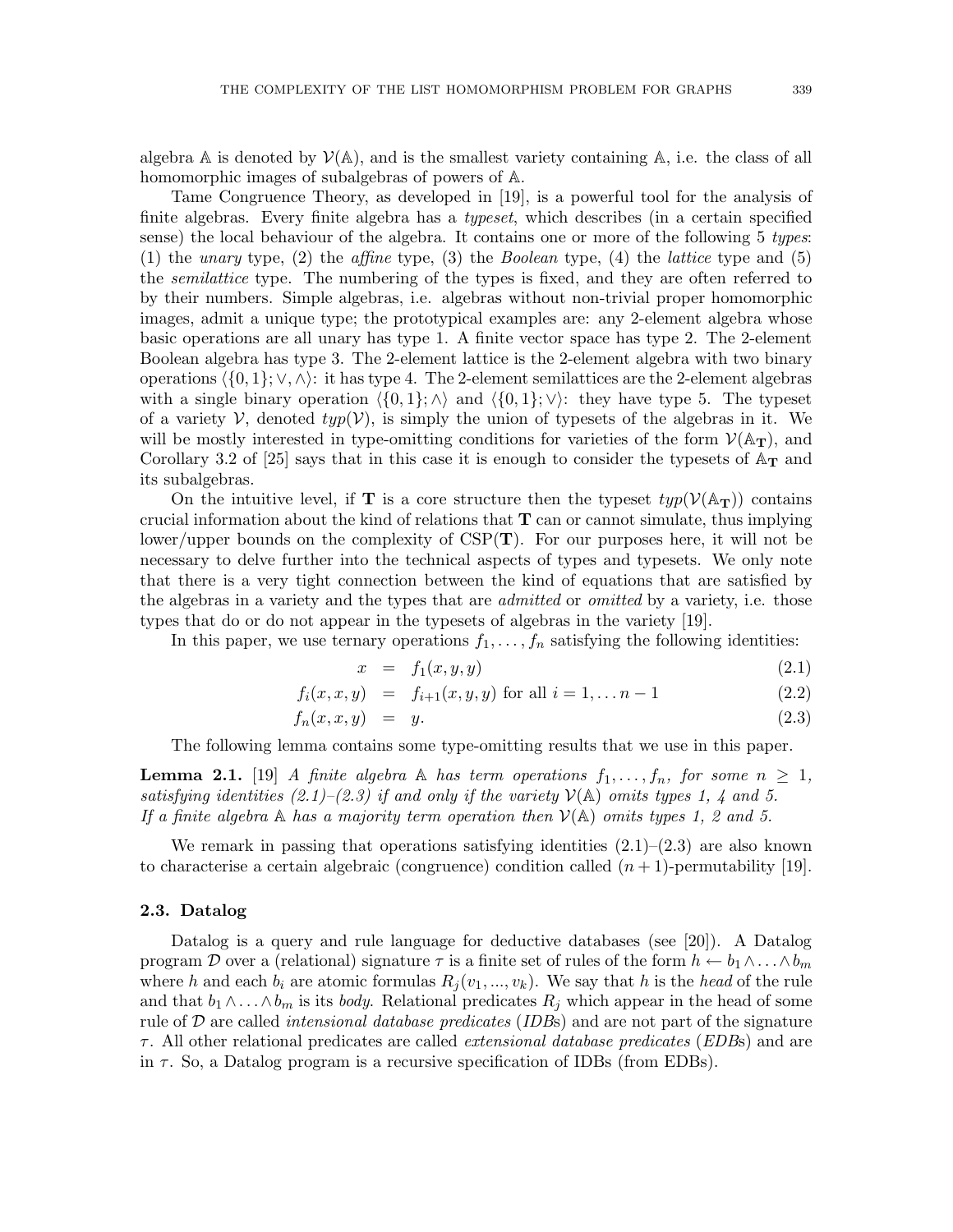A rule of D is *linear* if its body contains at most one IDB and is *non-recursive* if its body contains only EDBs. A linear but recursive rule is of the form  $I_1(\bar{x}) \leftarrow I_2(\bar{y}) \wedge$  $E_1(\bar{z}_1) \wedge \ldots \wedge E_k(\bar{z}_k)$  where  $I_1, I_2$  are IDBs and the  $E_i$  are EDBs (note that the variables occurring in  $\bar{x}, \bar{y}, \bar{z}_i$  are not necessarily distinct). Each such rule has a *symmetric*  $I_2(\bar{y}) \leftarrow$  $I_1(\bar{x}) \wedge E_1(\bar{z}_1) \wedge \ldots \wedge E_k(\bar{z}_k)$ . A Datalog program is *non-recursive* if all its rules are nonrecursive, *linear* if all its rules are linear and *symmetric* if it is linear and if the symmetric of each recursive rule of  $D$  is also a rule of  $D$ .

A Datalog program  $\mathcal D$  takes a  $\tau$ -structure **A** as input and returns a structure  $\mathcal D(A)$ over the signature  $\tau' = \tau \cup \{I : I \text{ is an IDB in } \mathcal{D}\}\$ . The relations corresponding to  $\tau$  are the same as in  $\bf{A}$ , while the new relations are recursively computed by  $\cal{D}$ , with semantics naturally obtained via least fixed-point of monotone operators. We also want to view a Datalog program as being able to accept or reject an input  $\tau$ -structure and this is achieved by choosing one of the IDBs of D as the *goal predicate*: the τ -structure A is *accepted by*  $\mathcal D$  if the goal predicate is non-empty in  $\mathcal D(A)$ . Thus every Datalog program with a goal predicate defines a class of structures - those that are accepted by the program.

When using Datalog to study  $CSP(T)$ , one usually speaks of the definability of  $\neg CSP(T)$ in Datalog (i.e. by a Datalog program) or its fragments (because any class definable in Datalog must be closed under extension). Examples of CSPs definable in Datalog and its fragments can be found, e.g., in [6, 12]. As we mentioned before, any problem  $CSP(T)$  is tractable if its complement is definable in Datalog, and all such structures were recently identified in [2]. Definability of  $\neg CSP(T)$  in linear (symmetric) Datalog implies that  $CSP(T)$ belongs to NL and L, respectively [9, 12]. As we discussed in Section 1, there is a connection between definability of CSPs in Datalog (and its fragments) and the presence/absence of types in the corresponding algebra (or variety).

Note that it follows from Lemma 2.1 and from the results in [22, 26] that if, for a core structure  $\mathbf{T}$ ,  $\neg$  CSP( $\mathbf{T}$ ) is definable in symmetric Datalog then T must admit, for some n, operations satisfying identities  $(2.1)$ – $(2.3)$ . Moreover, with the result of [2], a conjecture from [22] can be restated as follows: for a core structure  $\mathbf{T}$ , if  $\neg \text{CSP}(\mathbf{T})$  is definable in Datalog and, for some n, **T** admits operations satisfying  $(2.1)$ – $(2.3)$ , then  $\neg$ CSP(**T**) is definable in symmetric Datalog. This conjecture is proved in [11] for  $n = 1$ .

#### 3. A class of graphs

In this section, we give combinatorial characterisations of a class of graphs whose list homomorphism problem will turn out to belong to L.

Let  $\mathbf{H}_1$  and  $\mathbf{H}_2$  be bipartite irreflexive graphs, with colour classes  $B_1$ ,  $T_1$  and  $B_2$  and  $T_2$ respectively, with  $T_1$  and  $B_2$  non-empty. We define the *special sum*  $H_1 \odot H_2$  (which depends on the choice of the  $B_i$  and  $T_i$ ) as follows: it is the graph obtained from the disjoint union of  $\mathbf{H}_1$  and  $\mathbf{H}_2$  by adding all possible edges between the vertices in  $T_1$  and  $B_2$ . Notice that we can often decompose a bipartite graph in several ways, and even choose  $B_1$  or  $T_2$  to be empty. We say that an irreflexive graph H is *a special sum* or *expressed as a special sum* if there exist two bipartite graphs and a choice of colour classes on each such that  $H$  is isomorphic to the special sum of these two graphs.

**Definition 3.1.** Let  $K$  denote the smallest class of irreflexive graphs containing the oneelement graph and closed under (i) special sum and (ii) disjoint union. We call the graphs in K *basic irreflexive*.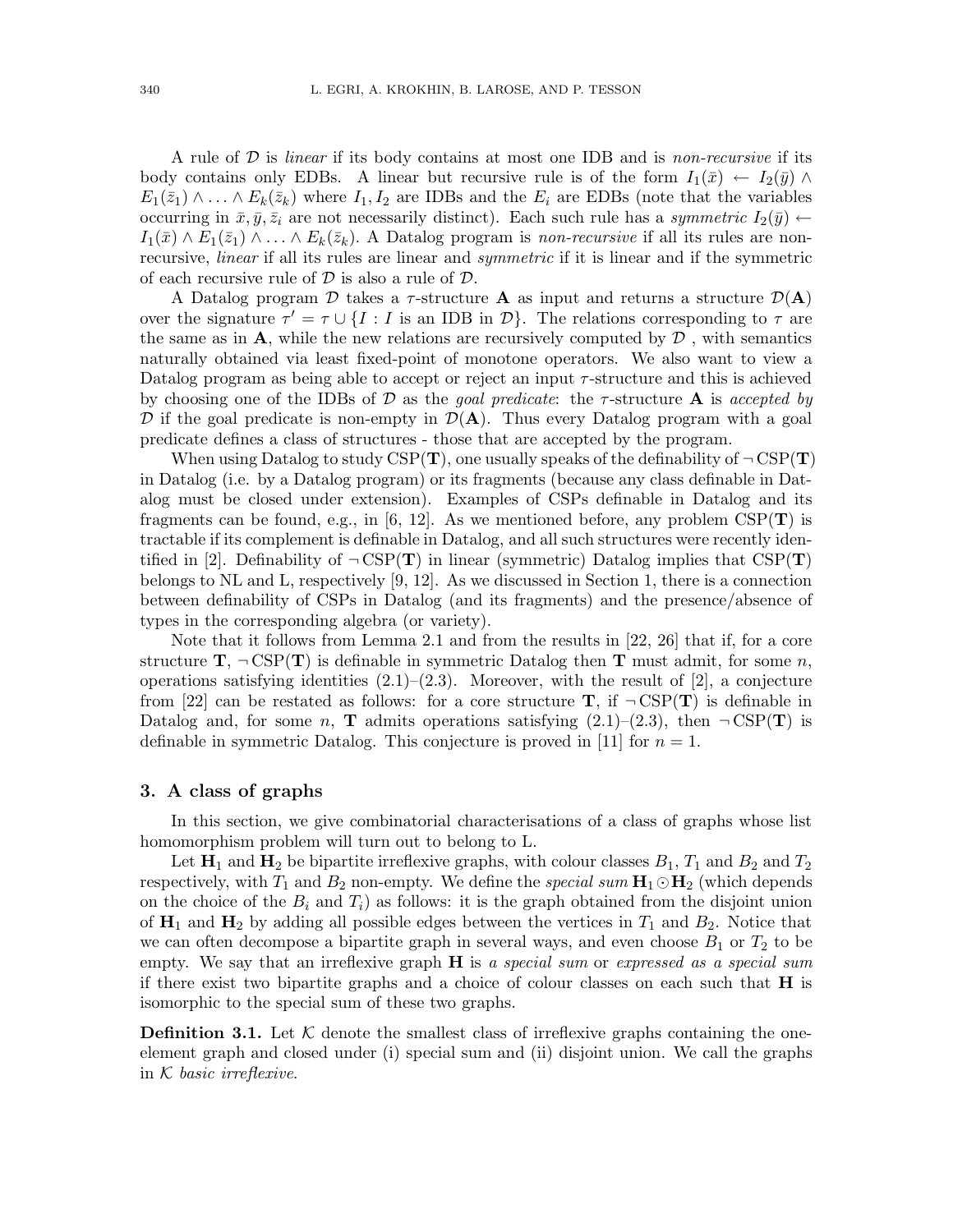

Figure 1: The forbidden mixed graphs.

The following result gives a characterisation of basic irreflexive graphs in terms of forbidden subgraphs:

Lemma 3.2. *Let* H *be an irreflexive graph. Then the following conditions are equivalent:*

- (1) H *is basic irreflexive;*
- (2) H *is bipartite, contains no induced 6-cycle, nor any induced path of length 5.*

We shall now describe our main family of graphs, first by forbidden induced subgraphs, and then in an inductive manner.

**Definition 3.3.** Define the class  $\mathcal{L}$  of graphs as follows: a graph **H** belongs to  $\mathcal{L}$  if it contains none of the following as an induced subgraph:

- (1) the reflexive path of length 3 and the reflexive 4-cycle;
- (2) the irreflexive cycles of length 3, 5 and 6, and the irreflexive path of length 5;
- (3) B1, B2, B3, B4, B5 and B6 (see Figure 1.)

We will now characterise the class  $\mathcal L$  in an inductive manner.

**Definition 3.4.** A connected graph **H** is *basic* if either (i) **H** is a single loop, or (ii) **H** is a basic irreflexive graph, or (iii)  $\bf{H}$  is obtained from a basic irreflexive graph  $\bf{H}_1$  with colour classes B and T by adding every edge (including loops) of the form  $\{t, t'\}$  where  $t, t' \in T$ .

**Definition 3.5.** Given two vertex-disjoint graphs  $H_1$  and  $H_2$ , the *adjunction of*  $H_1$  to  $H_2$ is the graph  $H_1 \oslash H_2$  obtained by taking the disjoint union of the two graphs, and adding every edge of the form  $\{x, y\}$  where x is a loop in  $H_1$  and y is a vertex of  $H_2$ .

**Lemma 3.6.** Let  $\mathcal{L}_R$  denote the class of reflexive graphs in  $\mathcal{L}$ . Then  $\mathcal{L}_R$  is the smallest *class* D *of reflexive graphs such that:*

- (1) D *contains the one-element graph;*
- (2) D *is closed under disjoint union;*
- (3) *if*  $H_1$  *is a single loop and*  $H_2 \in \mathcal{D}$  *then*  $H_1 \oslash H_2 \in \mathcal{D}$ *.*

Lemma 3.6 states that the reflexive graphs avoiding the path of length 3 and the 4 cycle are precisely those constructed from the one-element loop using disjoint union and adjunction of a universal vertex. These graphs can also be described by the following property: every connected induced subgraph of size at most 4 has a universal vertex. These graphs have been studied previously as those with NLCT width 1, which were proved to be exactly the trivially perfect graphs [16]. Our result provides an alternative proof of the equivalence of these conditions.

**Theorem 3.7.** The class  $\mathcal{L}$  is the smallest class  $\mathcal{C}$  of graphs such that: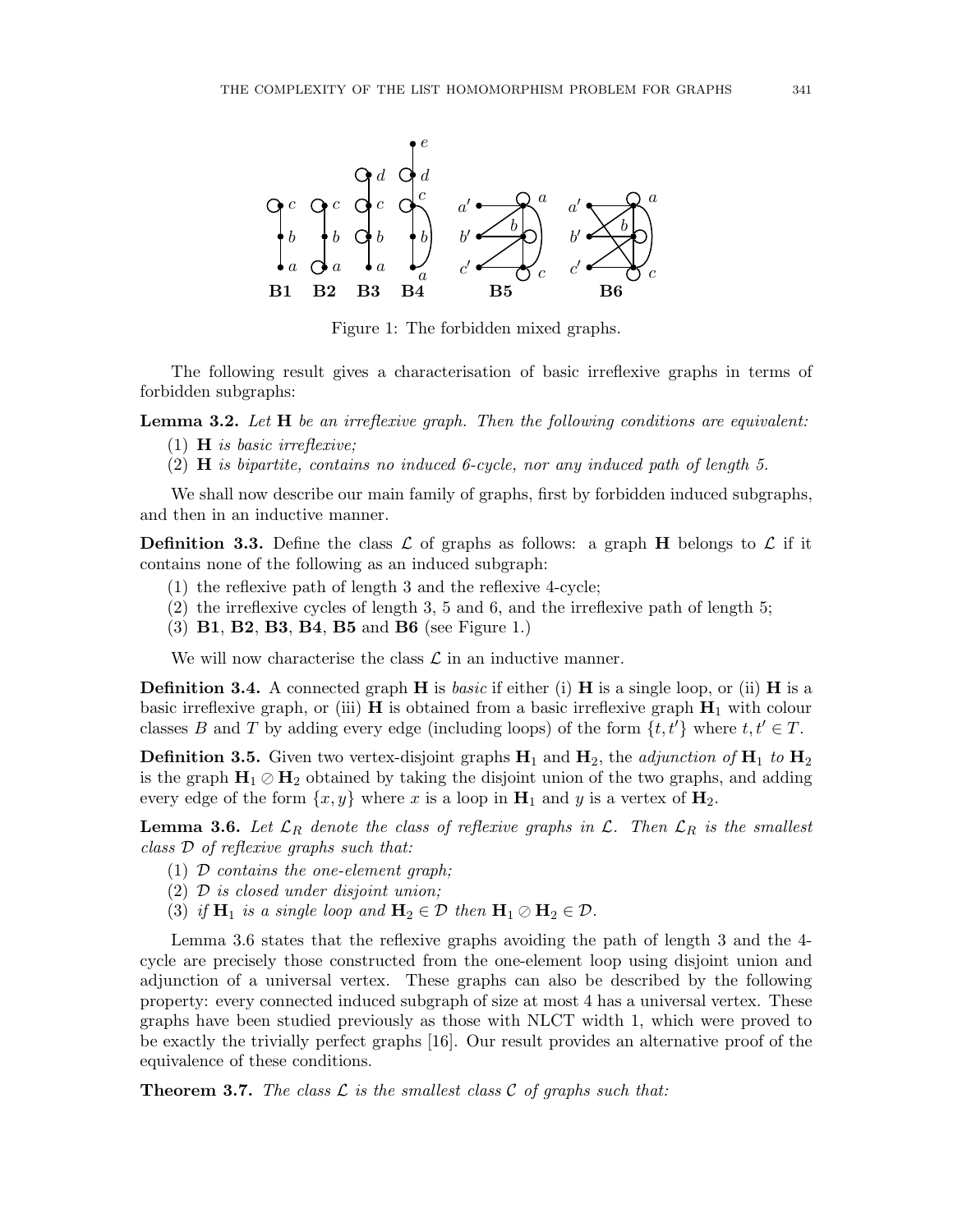- (1) C *contains the basic graphs;*
- (2) C *is closed under disjoint union;*
- (3) *if*  $H_1$  *is a basic graph and*  $H_2 \in \mathcal{C}$  *then*  $H_1 \oslash H_2 \in \mathcal{C}$ *.*

*Proof.* We start by showing that every basic graph is in  $\mathcal{L}$ , i.e. that a basic graph does not contain any of the forbidden graphs. If H is a single loop or a basic irreflexive graph, then this is immediate. Otherwise H is obtained from a basic irreflexive graph  $H_1$  with colour classes B and T by adding every edge of the form  $(t_1, t_2)$  where  $t_i \in T$ . In particular, the loops form a clique and no edge connects two non-loops; it is clear in that case that  $H$ contains none of **B1**, **B2**, **B3**, **B4**. On the other hand if **H** contains **B5** or **B6**, then  $H_1$ contains the path of length 5 or the 6-cycle, contradicting the fact that  $H_1$  is basic.

Next we show that  $\mathcal L$  is closed under disjoint union and adjunction of basic graphs. It is obvious that the disjoint union of graphs that avoid the forbidden graphs will also avoid these. So suppose that an adjunction  $H_1 \oslash H_2$ , where  $H_1$  is a basic graph, contains an induced forbidden graph **B** whose vertices are neither all in  $H_1$  nor  $H_2$ ; without loss of generality  $H_1$  contains at least one loop, its loops form a clique and none of its edges connects two non-loops. It is then easy to verify that B contains both loops and non-loops. Because the other cases are similar, we prove only that **B** is not **B3**: since vertex d is not adjacent to a it must be in  $H_2$ , and similarly for c. Since b is not adjacent to d it must also be in  $\mathbf{H}_2$ ; since non-loops of  $\mathbf{H}_1$  are not adjacent to elements of  $\mathbf{H}_2$  it follows that a is in  $H_2$  also, a contradiction.

Now we must show that every graph in  $\mathcal L$  can be obtained from the basic graphs by disjoint union and adjunction of basic graphs. Suppose this is not the case. If  $H$  is a counterexample of minimum size, then obviously it is connected, and it contains at least one loop for otherwise it is a basic irreflexive graph. By Lemma 3.6, H also contains at least one non-loop.

For  $a \in H$  let  $N(a)$  denote its set of neighbours. Let  $\mathbf{R}(\mathbf{H})$  denote the subgraph of H induced by its set  $R(H)$  of loops, and let  $J(H)$  denote the subgraph induced by  $J(H)$ , the set of non-loops of H. Since H is connected and neither  $B1$  nor  $B2$  is an induced subgraph of H, the graph  $\mathbf{R}(\mathbf{H})$  is also connected, and furthermore every vertex in  $J(H)$  is adjacent to some vertex in  $R(H)$ . By Lemma 3.6, we know that  $R(H)$  contains at least one universal vertex: let U denote the (non-empty) set of universal vertices of  $R(H)$ . Let J denote the set of all  $a \in J(H)$  such that  $N(a) \cap R(H) \subseteq U$ . Let us show that  $J \neq \emptyset$ . For every  $u \in U$ , there is  $w \in J(H)$  not adjacent to u because otherwise **H** is obtained by adjoining u to the rest of H, a contradiction with the choice of H. If this w has a neighbour  $r \in R(H) \setminus U$  then there is some  $s \in R(H) \backslash U$  not adjacent to r, and the graph induced by  $\{w, u, s, r\}$  contains **B2** or **B3**, a contradiction. Hence,  $w \in J$ . Let **S** denote the subgraph of **H** induced by  $U \cup J$ . The graph S is connected. We claim that the following properties also hold:

- (1) if a and b are adjacent non-loops, then  $N(a) \cap U = N(b) \cap U$ ;
- (2) if a is in a connected component of the subgraph of  $S$  induced by J with more than one vertex, then for any other  $b \in J$ , one of  $N(a) \cap U$ ,  $N(b) \cap U$  contains the other.

The first statement holds because **B1** is forbidden, and the second follows from the first because **B4** is also forbidden. Let  $J_1, \ldots, J_k$  denote the different connected components of J in S. By (1) we may let  $N(J_i)$  denote the set of common neighbours of members of  $J_i$  in U. By (2), we can re-order the  $J_i$ 's so that for some  $1 \leq m \leq k$  we have  $N(J_i) \subseteq N(J_j)$  for all  $i \leq m$  and all  $j > m$ , and, in addition, we have  $m = 1$  or  $|J_i| = 1$  for all  $1 \leq i \leq m$ . Let **B** denote the subgraph of **S** induced by  $B = \bigcup_{i=1}^{m} (J_i \cup N(J_i))$ , and let **C** be the subgraph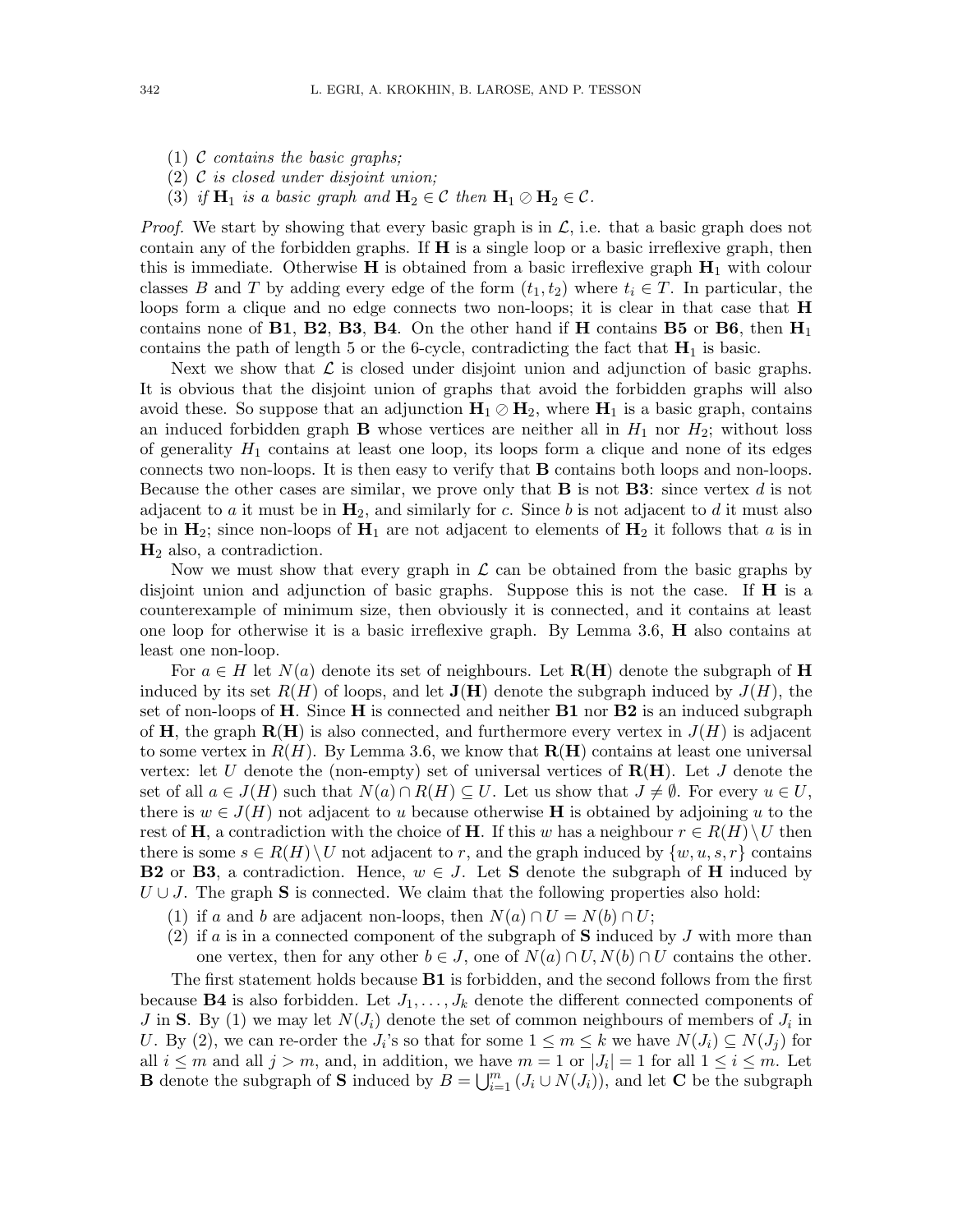of **H** induced by  $H \setminus B$ . We claim that  $H = B \oslash C$ . For this, it suffices to show that every element in  $\bigcup_{i=1}^m N(\dot{J}_i)$  is adjacent to every non-loop  $c \in C$ . By construction this holds if  $c \in J \cap C$ . Now suppose this does not hold: then some  $x \in J(H) \setminus J$  is not adjacent to some  $y \in N(J_i)$  for some  $i \leq m$ . Since  $x \notin J$  we may find some  $z \in R(H) \setminus U$  adjacent to x; it is of course also adjacent to y. Since  $z \notin U$  there exists some  $z' \in R(H) \setminus U$  that is not adjacent to z, but it is of course adjacent to y. If x is adjacent to z', then  $\{x, z, z'\}$  induces a subgraph isomorphic to **B2**, a contradiction. Otherwise,  $\{x, z, y, z'\}$  induces a subgraph isomorphic to B3, also a contradiction.

If every  $J_i$  with  $i \leq m$  contains a single element, notice that **B** is a basic graph: indeed, removing all edges between its loops yields a bipartite irreflexive graph which contains neither the path of length 5 nor the 6-cycle, since B contains neither B5 nor B6. Since this contradicts our hypothesis on H, we conclude that  $m = 1$ . But this means that  $N(J_1)$ is a set of universal vertices in  $H$ . Let u be such a vertex and let D denote its complement in H: clearly H is obtained as the adjunction of the single loop  $u$  to  $D$ , contradicting our hypothesis. This concludes the proof.

#### 4. Classification results

Recall the standard numbering of types: (1) *unary*, (2) *affine* , (3) *Boolean*, (4) *lattice* and (5) *semilattice*. We will need the following auxiliary result (which is well known). Note that the assumptions of this lemma effectively say that  $CSP(T)$  can simulate the graph k-colouring problem (with  $k = |U|$ ) or the directed st-connectivity problem.

**Lemma 4.1.** Let  $S, T$  be structures, let  $s_1, s_2 \in S$ , and let  $R = \{ (f(s_1), f(s_2)) \mid f : S \to T \}$ .

- (1) *If*  $R = \{(x, y) \in U^2 \mid x \neq y\}$  *for some subset*  $U \subseteq T$  *with*  $|U| \geq 3$  *then*  $V(\mathbb{A}_T)$ *admits type 1.*
- (2) If  $R = \{(t, t), (t, t'), (t', t')\}$  for some distinct  $t, t' \in T$  then  $\mathcal{V}(\mathbb{A}_T)$  admits at least *one of the types 1, 4, 5.*

*Proof* [sketch]: The assumption of this lemma implies that  $A_T$  has a subalgebra (induced by U and  $\{t, t'\}$ , respectively) such that all operations of the subalgebra preserve the relation R. It is well-known (see, e.g., [17]) that all operations preserving the disequality relation on U are essentially unary, while it is easy to check that the order relation on a 2-element set cannot admit operations satisfying identities  $(2.1)$ – $(2.3)$ , so one can use Lemma 2.1.

The following lemma connects the characterisation of bi-arc graphs given in [4] with a type-omitting condition.

Lemma 4.2. *Let* H *be a graph. Then the following conditions are equivalent:*

- (1) *the variety*  $V(\mathbb{H})$  *omits type 1;*
- (2) *the graph* H *admits a conservative majority operation;*
- (3) *the graph* H *is a bi-arc graph.*

The results summarised in the following theorem are known (or easily follow from known results, with a little help from Lemma 4.2).

#### Theorem 4.3. *Let* H *be a graph.*

• If typ( $V(\mathbb{H})$ ) *admits type 1, then*  $\neg CSP(\mathbf{H}^L)$  *is not expressible in Datalog and*  $CSP(\mathbf{H}^{L})$  *is* NP-complete (under first-order reductions);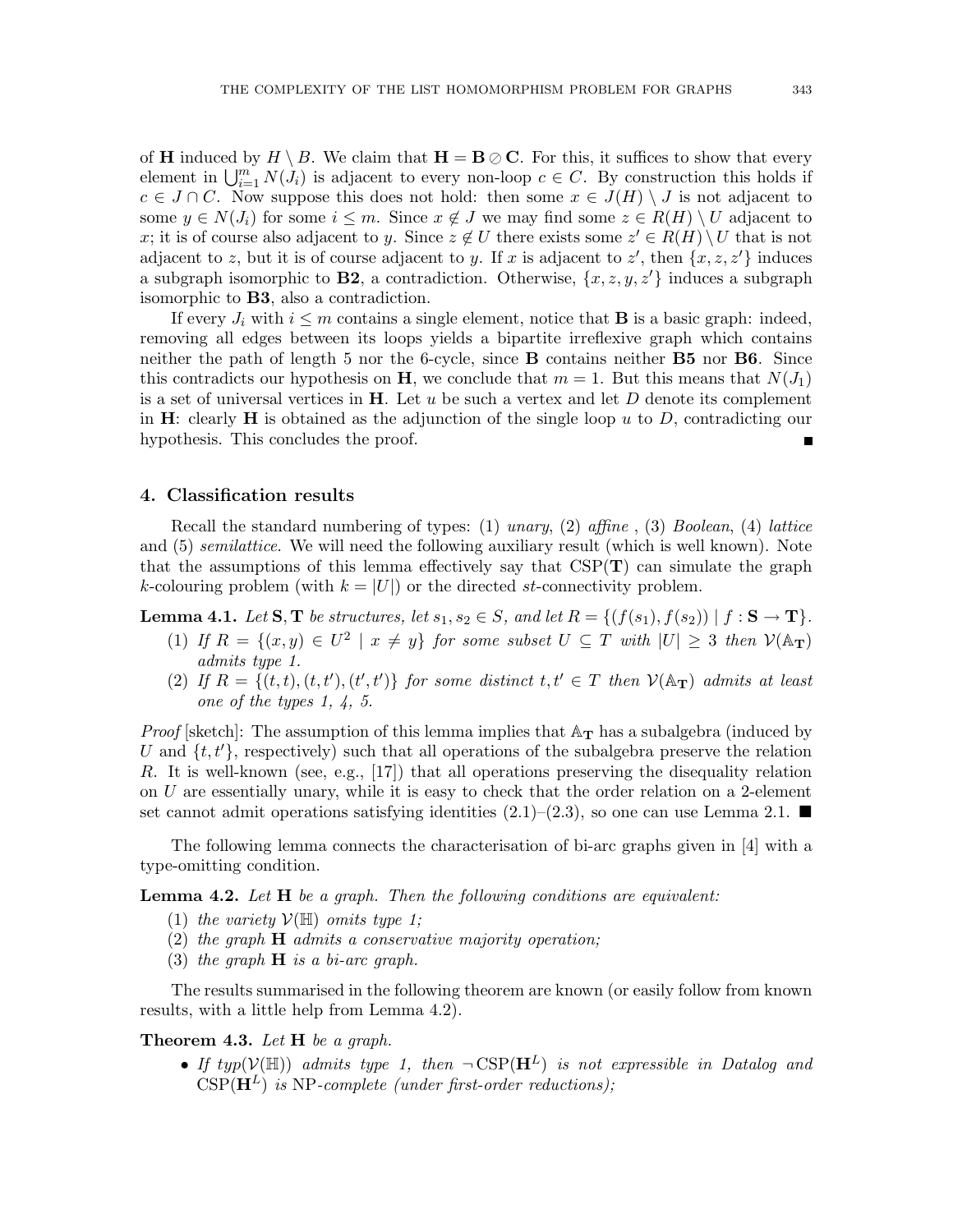• *if typ*( $V(\mathbb{H})$ ) *omits type 1 but admits type 4 then*  $\neg$ CSP( $\mathbf{H}^{L}$ ) *is not expressible in symmetric Datalog but is expressible in linear Datalog, and*  $CSP(\mathbf{H}^L)$  *is* NL-*complete (under first-order reductions.)*

*Proof.* The first statement is shown in [22]. If the variety omits type 1, then  $\mathbf{H}^{L}$  admits a majority operation by Lemma 4.2 and then  $\neg CSP(\mathbf{H}^L)$  is expressible in linear Datalog by [10]; in particular the problem is in NL. If, furthermore, the variety admits type 4, then  $\neg CSP(\mathbf{H}^L)$  is not expressible in symmetric Datalog and is NL-hard by results in [22].

By Lemma 2.1, the presence of a majority operation in  $\mathbb H$  implies that  $typ(\mathcal V(\mathbb H))$  can contain only types 3 and 4. Type 4 is dealt with in Theorem 4.3, so it remains to investigate graphs **H** with  $typ(V(\mathbb{H})) = \{3\}.$ 

The next theorem is the main result of this paper.

Theorem 4.4. *Let* H *be a graph. Then the following conditions are equivalent:*

- (1) **H** *admits conservative operations satisfying*  $(2.1)$ *–* $(2.3)$  *for*  $n = 3$ *;*
- (2) **H** *admits conservative operations satisfying (2.1)–(2.3) for some*  $n \geq 1$ ;
- (3)  $typ(\mathcal{V}(\mathbb{H})) = \{3\};$
- (4)  $H \in \mathcal{L}$ ;
- $(5)$   $\neg$  CSP( $\mathbf{H}^{L}$ ) *is definable in symmetric Datalog.*

*If the above holds then*  $CSP(\mathbf{H}^L)$  *is in the complexity class* L.

*Proof* [sketch]: (1)  $\Rightarrow$  (2) is trivial. If (2) holds then by Lemma 2.1  $V(\mathbb{H})$  omits types 1, 4, and 5. By Lemma 4.2, **H** admits a majority operation, so Lemma 2.1 implies that  $V(\mathbb{H})$  also omits type 2; hence (3) holds. Implication  $(3) \Rightarrow (4)$  is the content of Lemma 4.5 below, and (5) implies (3) by a result of [22]. By using Theorem 3.7, one can show that (4) implies both (1) and (5). Finally, definability in symmetric Datalog implies membership in L by [12].  $\blacksquare$ 

#### **Lemma 4.5.** *If*  $H \notin \mathcal{L}$  *then*  $typ(\mathcal{V}(\mathbb{H})) \neq \{3\}.$

*Proof.* By Theorem 9.15 of [19],  $typ(\mathcal{V}(\mathbb{H})) = \{3\}$  if and only if **H** admits a sequence of conservative operations satisfying certain identities (in the spirit of  $(2.1)$ – $(2.3)$ ). By conservativity, such operations can be restricted to any subset of  $H$  while satisfying the same identities, so the property  $typ(\mathcal{V}(\mathbb{H})) = \{3\}$  is inherited by induced subgraphs. It follows that it is enough to prove this lemma for the forbidden graphs from Definition 3.3.

For the irreflexive odd cycles, the lemma follows immediately from the main results of  $[3, 23]$ . The proof of Theorem 3.1 of  $[13]$  shows that the conditions of Lemma 4.1(1) are satisfied by (some  $S, s_1, s_2$  and)  $T = F^L$  where F is the irreflexive 6-cycle. One can check that the reflexive 4-cycle is not a bi-arc graph, so we can apply Lemma 4.2 in this case.

For the remaining forbidden graphs **F** from Definition 3.3, we use Lemma  $4.1(2)$  with  $\mathbf{T} = \mathbf{F}^{L}$ . In each case, the binary relation of the structure **S** will be a short undirected path, and  $s_1, s_2$  will be the endpoints of the path. We will represent such a structure S by a sequence of subsets of  $F$  (indicating lists assigned to vertices of the path). It can be easily checked that, in each case, the relation  $R$  defined as in Lemma 4.1 is of the required form.

If **F** is the reflexive path of length 3, say  $a - b - c - d$ , then  $S = ac - bc - ad - ac$ . If **F** is the irreflexive path of length 5, say  $a - b - c - d - e - f$  then  $S = ae - bd - ce - bf - ae$ . For graphs  $B1 - B6$ , we use notation from Fig. 1. For  $B1$ ,  $S = bc - bc - ab - ab - bc$ . For **B2**,  $S = bc - ac - ab - bc$ . For **B3**,  $S = bc - ad - bd - bc$ . For **B4**,  $S = ae - bd - cd - ae$ . Finally, for both **B5** and **B6**,  $S = ac - b'c' - ab - a'c' - ac$ .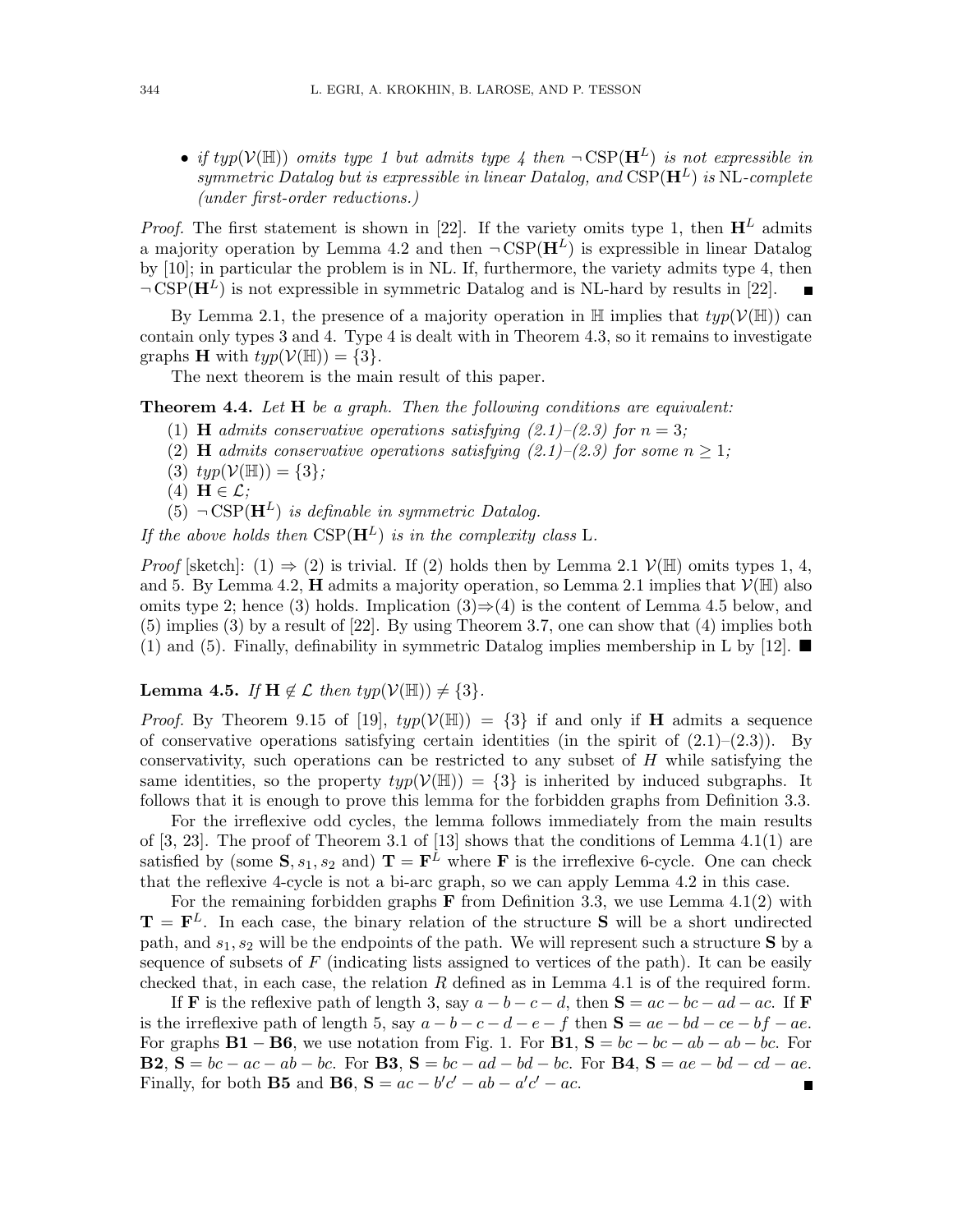For completeness' sake, we describe graphs whose list homomorphism problem is definable in first-order logic (equivalently, is in  $AC^0$ , see [6].) By results in [22], any problem CSP(T) is either first-order definable or L-hard under FO reductions. Hence, it follows from Theorem 4.4 that, for a graph  $H \in \mathcal{L}$ , the list homomorphism problem for H is either first-order definable or L-complete.

We need the following characterisation of structures whose CSP is first-order definable [21]. Let **T** be a relational structure and let  $a, b \in T$ . We say that b *dominates* a in **T** if for any relation R of T, and any tuple  $\bar{t} \in R$ , replacement of any occurrence of a by b in  $\bar{t}$  will yield a tuple of  $R$ . Recall the definition of a direct power of a structure from Subsection 2.1. If **T** is a relational structure, we say that the structure  $T^2$  *dismantles to the diagonal* if there exists a sequence of elements  $\{a_0, \ldots, a_n\} = T^2 \setminus \{(a, a) : a \in T\}$  such that, for all  $0 \le i \le n$ ,  $a_i$  is dominated in  $\mathbf{T}_i$ , where  $\mathbf{T}_0 = \mathbf{T}^2$  and  $\mathbf{T}_i$  is the substructure of  $\mathbf{T}^2$  induced by  $T^2 \setminus \{a_0, \ldots, a_{i-1}\}\$ for  $i > 0$ .

Lemma 4.6 ([21]). *Let* T *be a core relational structure. Then* CSP(T) *is first-order definable if and only if*  $\mathbf{T}^2$  *dismantles to the diagonal.* 

**Theorem 4.7.** Let **H** be a graph. Then  $CSP(\mathbf{H}^L)$  is first-order definable if and only if H *has the following form:* H *is the disjoint union of two sets* L *and* N *such that (i)* L *is the set of loops of* H *and induces a complete graph, (ii)* N *is the set of non-loops of* H and induces a graph with no edges, and (iii)  $N = \{x_1, \ldots, x_m\}$  can be ordered so that the *neighbourhood of*  $x_i$  *is contained in the neighbourhood of*  $x_{i+1}$  *for all*  $1 \leq i \leq m-1$ *.* 

*Proof.* We first prove that conditions (i) and (ii) are necessary. Notice that if  $CSP(\mathbf{H}^L)$  is first-order definable then so is  $CSP(K^L)$  for any induced substructure **K** of **H**. Let x and y be distinct vertices of **H** and let  $\mathbf{K}^L$  be the substructure of  $\mathbf{H}^L$  induced by  $\{x, y\}$ . If x and y are non-adjacent loops, then  $\theta(\mathbf{K}) = \{(x, x), (y, y)\}\$ the equality relation on  $\{x, y\}$ ; if x and y are adjacent non-loops, then  $\theta(\mathbf{K}) = \{(x, y), (y, x)\}\,$ , the adjacency relation of the complete graph on 2 vertices. It is well known (and can be easily derived from Lemma 4.6) that neither of these classes  $CSP(K^L)$  is first-order definable. It follows that the loops of H induce a complete graph and the non-loops induce a graph with no edges.

Now we prove (iii) is necessary. Suppose for a contradiction that there exist distinct elements x and y of N and elements n and m of L such that m is adjacent to x but not to y, and n is adjacent to y but not to x. Then  $CSP(G)$  is first-order definable, where G is the substructure of  $H^L$  induced by  $\{x, y, m, n\}$ . By Lemma 4.6,  $G^2$  dismantles to the diagonal. Then  $(x, y)$  must be dominated by one of  $(x, x)$ ,  $(y, x)$  or  $(y, y)$ , since domination respects the unary relation  $\{x, y\}^2$  (on  $G^2$ ). But  $(m, n)$  is a neighbour of  $(x, y)$  and none of the other three, a contradiction.

For the converse: we show that we can dismantle  $(\mathbf{H}^{L})^2$  to the diagonal. Let  $x \in H$ : then  $(x_1, x)$  and  $(x, x_1)$  are dominated by  $(x, x)$ . Suppose that we have dismantled every element containing a coordinate equal to  $x_i$  with  $i \leq j - 1$ : if x is any element of H such that the elements  $(x_i, x)$  and  $(x, x_i)$  remain, then either x is a loop or  $x = x_k$  with  $k \geq j$ ; in any case the elements  $(x_i, x_k)$  and  $(x_k, x_j)$  are dominated by  $(x, x)$ . In this way we can remove all pairs  $(x, y)$  with one of x or y a non-loop. For the remaining pairs, notice that if u and v are any loops then  $(u, v)$  is dominated (in what remains of  $(\mathbf{H}^{L})^2$ ) by  $(u, u)$ .  $\begin{array}{c} \hline \end{array}$ 

Finally, given a graph H, it can be decided in polynomial time which of the different cases delineated in Theorems 4.3, 4.4, 4.7 the list homomorphism problem for  $\bf{H}$  satisfies. Indeed, it is known that bi-arc graphs can be recognised in polynomial time (see [14]). Assume that **H** is a bi-arc graph: the forbidden substructure definition of the class  $\mathcal{L}$  gives